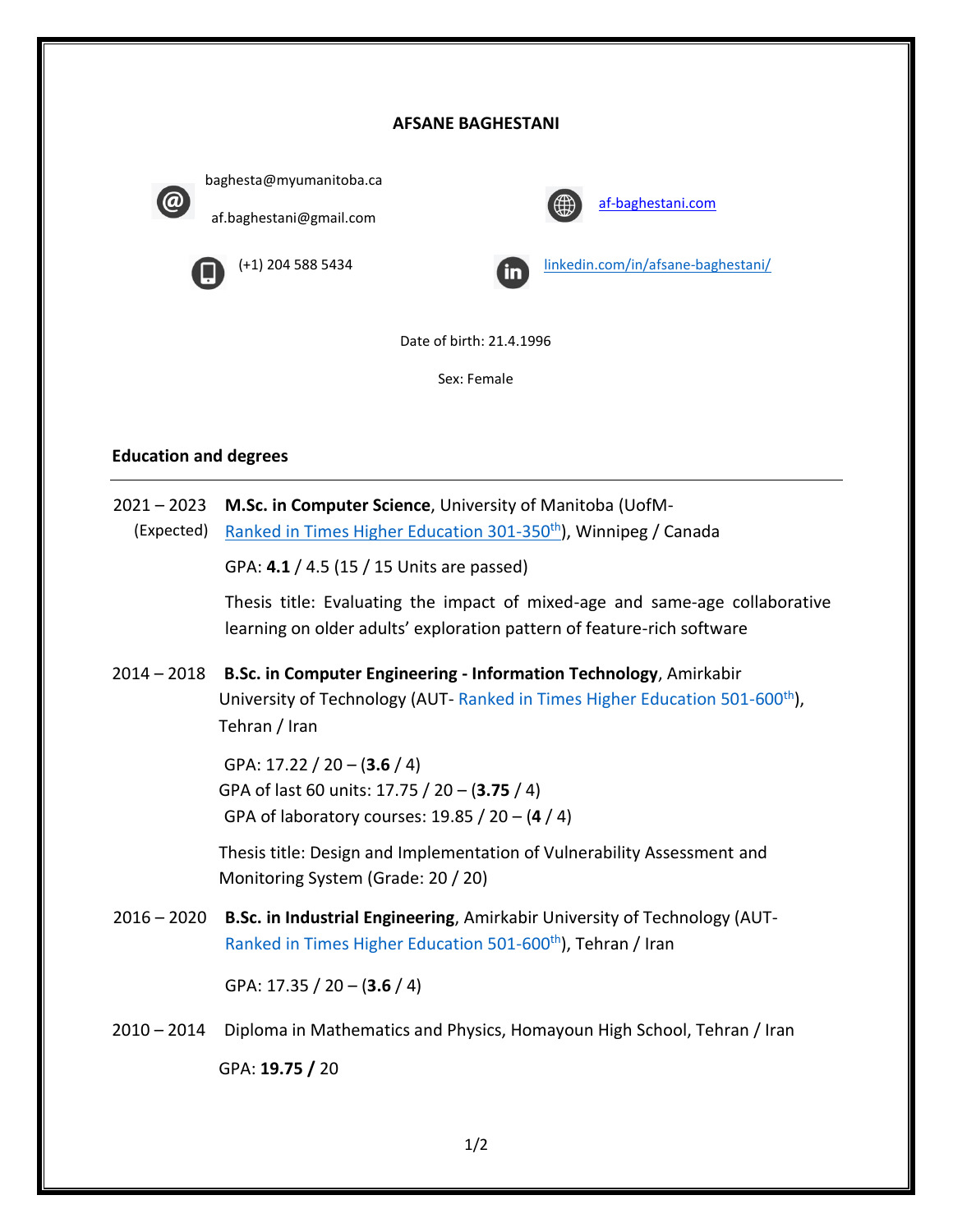# **Work experience**

| Sep 21 - Apr 22<br>(Expected) | Marker/Grader of Human Computer Interaction course (3rd year course<br>for undergraduate students) at the University of Manitoba                                       |
|-------------------------------|------------------------------------------------------------------------------------------------------------------------------------------------------------------------|
| <b>Fall 2021</b>              | IST (Information Services and Technology) desk assistant at the<br>University of Manitoba                                                                              |
| Summer 2020                   | English-Persian translator at Tarjomic (The biggest online platform in Iran<br>that provides high-quality professional human translation of over 30<br>languages.)     |
| Summer 2017                   | B.Sc. Internship Program – Java Programming at Behpardakht Mellat Co.<br>(Ranked 16rd among the 150 world largest companies of electronic<br>payment service provider) |

# **Volunteer Work**

| Aug 21 – Aug 22 | Vice president of student services at UMISA (University of Manitoba<br>(Expected) Iranian Student Association)           |
|-----------------|--------------------------------------------------------------------------------------------------------------------------|
| Oct 21 – Apr 22 | Digital coach at Gluu Society (a Canadian nonprofit organization, helping<br>(Expected) older adults get digital skills) |

# **Programming and related skillset**

- **Programming Languages:** Android, Java, C++, Python, SQL, R.
- **Front End Design:** CSS, Java Script, HTML.
- **Hardware Description Languages:** VHDL, Verilog.
- **Operating Systems:** Windows, Linux (Ubuntu).
- **Familiar with:** Design of Optimization Algorithm, Relational Data Base, Agile Algorithm for System Analysis and Design, Electronic Commerce, SWOT, Simplex Algorithm, Design and Evaluation of Interactive Computing Systems.
- **Miscellaneous:** Microsoft Office, Overleaf, Mendeley, Graphviz, VMware, Gather.town.